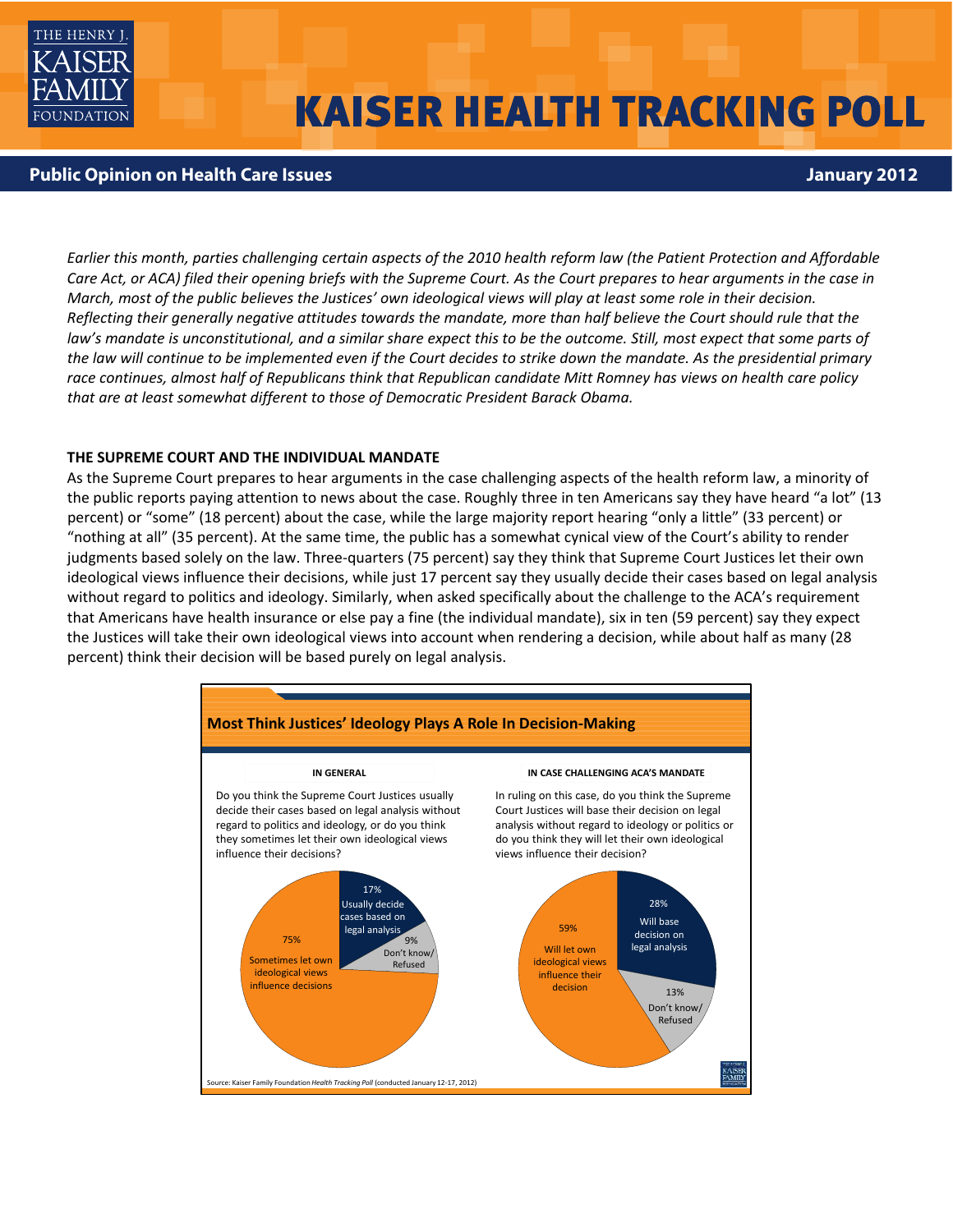Previous Kaiser tracking polls have shown that the individual mandate is by far the least popular provision of the law, and this month's poll finds the public more than twice as likely to have an unfavorable rather than a favorable view of the provision (67 percent vs. 30 percent). It may not be surprising, then, that just over half the public (54 percent) say that they think the Court should rule that the mandate is unconstitutional, while just 17 percent think the Court should find it constitutional and about three in ten (29 percent) don't know enough to say. People's expectations for how the Court *will* rule are largely in line with their own views of how the Court *should* rule; 55 percent expect the court to find the mandate unconstitutional, and 29 percent expect them to find it constitutional.

#### **More Than Half Expect Court To Find Mandate Unconstitutional**



#### **What Happens If Court Strikes Down The ACA's Mandate?**

If the Supreme Court rules that the federal government cannot require Americans to have health insurance, do you expect some parts of the health care law will still be implemented, or do you think this will effectively mean the end of the entire law?



The question of the individual mandate's constitutionality is not the only issue regarding the ACA that the Court must decide; the Justices must also consider whether the rest of the law can stand if the mandate is struck down. While the general public may not understand the intricacies of the different issues before the Court, at this point most Americans do not see the court case as a test of the entire law. Fifty‐five percent expect that if the Court strikes down the individual mandate, some parts of the health care law will still be implemented, while three in ten (30 percent) think it will effectively mean the end of the entire law.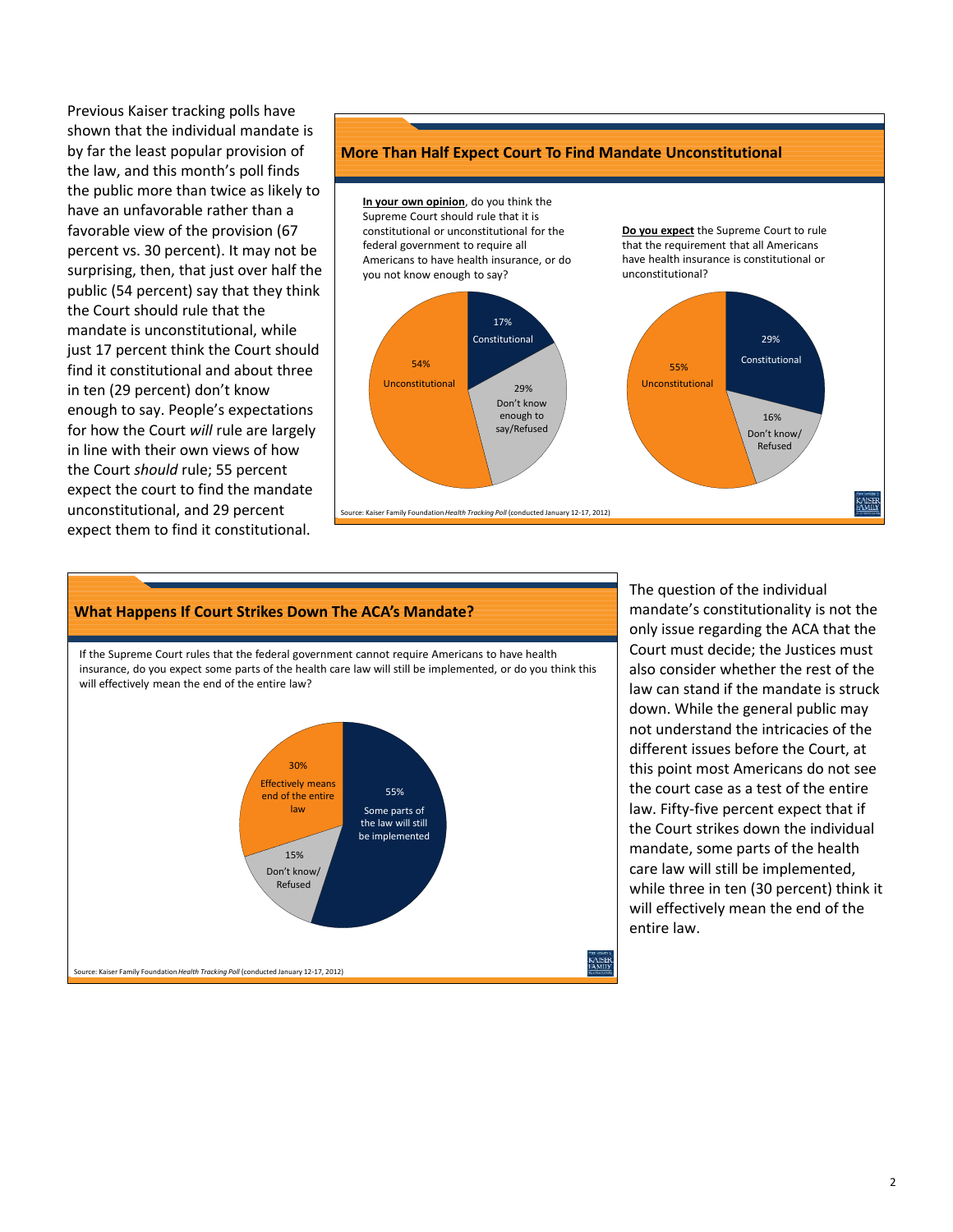## **WHY IS THE INDIVIDUAL MANDATE UNPOPULAR?**

Among the 67 percent of Americans with an unfavorable view of the individual mandate, the most common reasons offered in their own words include that the government shouldn't be able to force people to do something they don't want to do (30 percent), that health insurance is too expensive (25 percent), and complaints about the fine for non-compliance (22 percent). Among the 30 percent who view the mandate favorably, the most common reasons include that everyone needs access to health care and/or insurance (32 percent), that the mandate will mean that everyone will have coverage (17 percent), that people should be responsible for their own insurance and pay their fair share (16 percent), and a belief that the mandate will control costs (15 percent).

| IN THEIR OWN WORDS (selected quotes from open-ended responses)                                                                                                                      |  |  |
|-------------------------------------------------------------------------------------------------------------------------------------------------------------------------------------|--|--|
| Among the 67% who have an unfavorable opinion<br>of the individual mandate: What is the main reason<br>you have an UNFAVORABLE opinion of the<br>individual mandate?                |  |  |
| "It is unconstitutional and the government is sticking<br>its nose where it does not belong"                                                                                        |  |  |
| "Paying a fine is unfair. People who can't afford<br>insurance can't afford the fine"                                                                                               |  |  |
| "The government shouldn't tell you what to do. It's<br>getting like old Russia. They should not be able to fine<br>you for something you can't afford to buy in the first<br>place" |  |  |
| "Because it's going to cost jobs and employers can't<br>afford it"                                                                                                                  |  |  |
| "Because it's going to raise the price of everything"                                                                                                                               |  |  |
| "They will not be able to enforce it"                                                                                                                                               |  |  |
| "I'm poor and I cannot afford to buy health insurance"                                                                                                                              |  |  |
| "Expanding health care can bring down the quality of<br>the health care service"                                                                                                    |  |  |
|                                                                                                                                                                                     |  |  |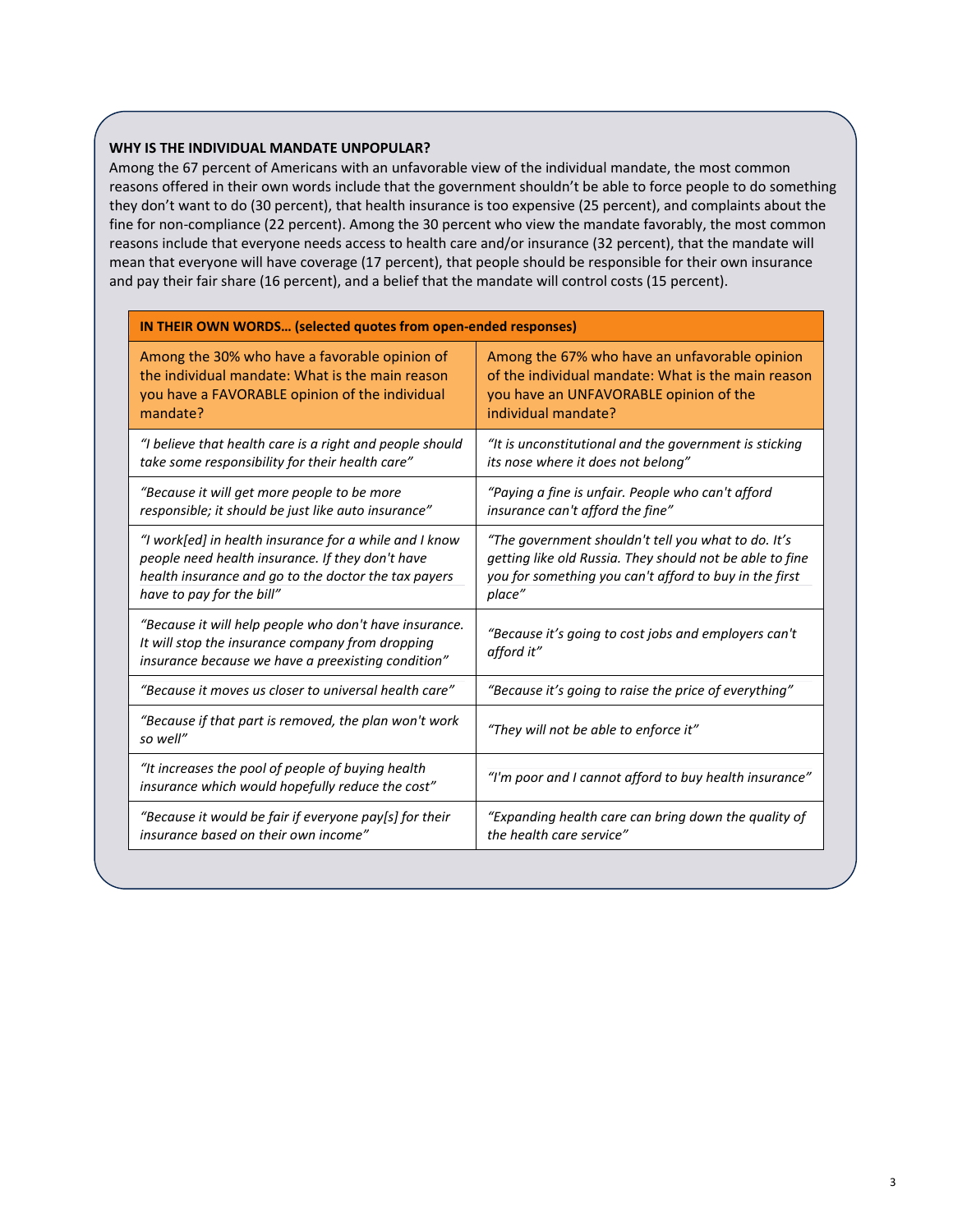#### **PUBLIC REMAINS LARGELY SPLIT ON ACA, BUT DINNER TABLE CONVERSATIONS MORE NEGATIVE THAN POSITIVE**

As the two year anniversary of the ACA approaches, Americans overall remain split in their opinions of the health care law, with a slightly higher share expressing an unfavorable (44 percent) rather than a favorable view (37 percent). Despite this division, half still prefer to either expand the law (31 percent) or leave it in its current form (19 percent), while slightly fewer would like the law repealed, either outright (22 percent) or repealed and replaced with a Republican‐backed alternative (18 percent).



Dinner table conversations about the ACA also continue, with three in ten Americans (31 percent) saying they have talked to family or friends about the law in the past month. This share rises to 37 percent among Republicans, compared to 27 percent of Democrats and 31 percent of independents. People report the tone of these conversations to be mostly negative. Of those who report talking about the law, three times as many say they've heard mostly bad things about the law (46 percent or 14 percent of the total) as say they've heard mostly good things (17 percent, 5 percent of total), while a third (36 percent, 11 percent of total) say they've heard mixed reports.

#### **Reported Conversations About Health Care Law Mostly Negative**

During the past 30 days, have you had any conversations with friends or family about the health care law, or not?



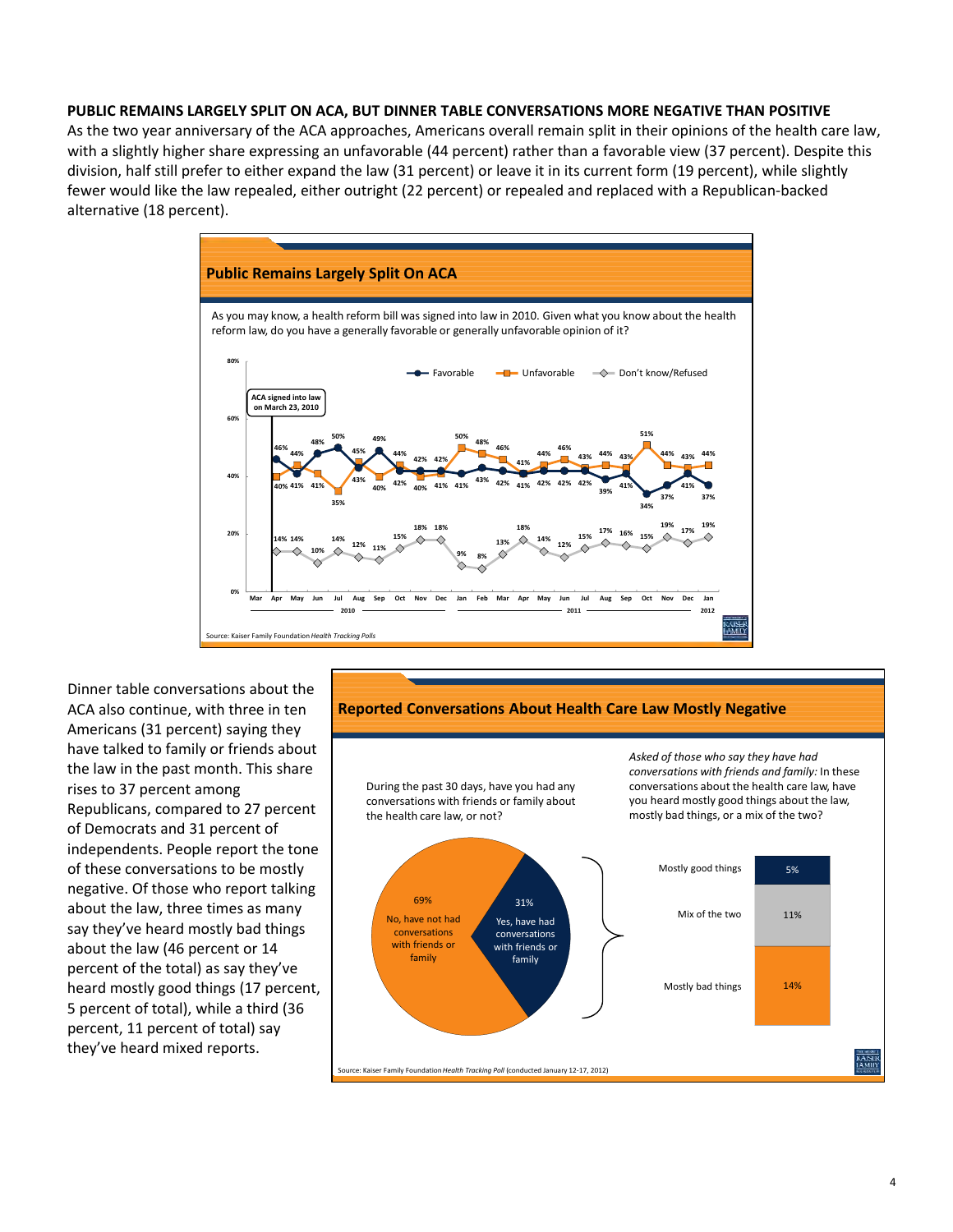## **HEALTH POLICY AND THE PRESIDENTIAL PRIMARIES**

A mainstay of the Republican presidential primary debates has been discussion of Mitt Romney's past as Governor of Massachusetts and his role in passing that state's health reform law in 2006. Many of Governor Romney's opponents have criticized him for passing a law that they see as similar to the national health care law, and some have claimed that the Governor's views on health care policy are similar to those of President Obama. Among the public, more see President Obama's and Governor Romney's views on health care as different (44 percent), than similar (29 percent). This pattern holds for Republicans nearly half (49 percent) say their views are different from one another, though a sizeable share (three in ten) think their views are



similar; another 22 percent decline to offer an opinion on the matter.

Even with the presidential primary season in full swing and the Massachusetts health reform law receiving plenty of air time at the debates, most Americans (including most of those who say they're likely to vote in their state's Republican primary or caucus) continue to say (as they did last October) that they don't know enough about the Massachusetts law to form an opinion on it, or to assess whether it is similar to or different from the ACA.

| <b>PUBLIC REMAINS UNFAMILIAR WITH MASSACHUSETTS HEALTH REFORM LAW</b>                                                                                                                                                                                                                                      |                     |                                  |  |
|------------------------------------------------------------------------------------------------------------------------------------------------------------------------------------------------------------------------------------------------------------------------------------------------------------|---------------------|----------------------------------|--|
|                                                                                                                                                                                                                                                                                                            | <b>Total Public</b> | <b>Likely GOP Primary Voters</b> |  |
| As you may know, the state of Massachusetts passed a health reform law in 2006 when Mitt Romney<br>was the state's governor. Given what you know about it, do you have a generally favorable or generally<br>unfavorable opinion of the Massachusetts health reform law, or do you not know enough to say? |                     |                                  |  |
| Favorable                                                                                                                                                                                                                                                                                                  | 15%                 | 10%                              |  |
| Unfavorable                                                                                                                                                                                                                                                                                                | 14                  | 19                               |  |
| Don't know enough to say                                                                                                                                                                                                                                                                                   | 69                  | 69                               |  |
| How similar or different do you think the Massachusetts law is from the national health reform law<br>passed last year? Would you say the two plans are similar, different, or do you not know enough to say?                                                                                              |                     |                                  |  |
| Similar                                                                                                                                                                                                                                                                                                    | 21                  | 23                               |  |
| <b>Different</b>                                                                                                                                                                                                                                                                                           | 11                  | 10                               |  |
| Don't know enough to say                                                                                                                                                                                                                                                                                   | 65                  | 64                               |  |